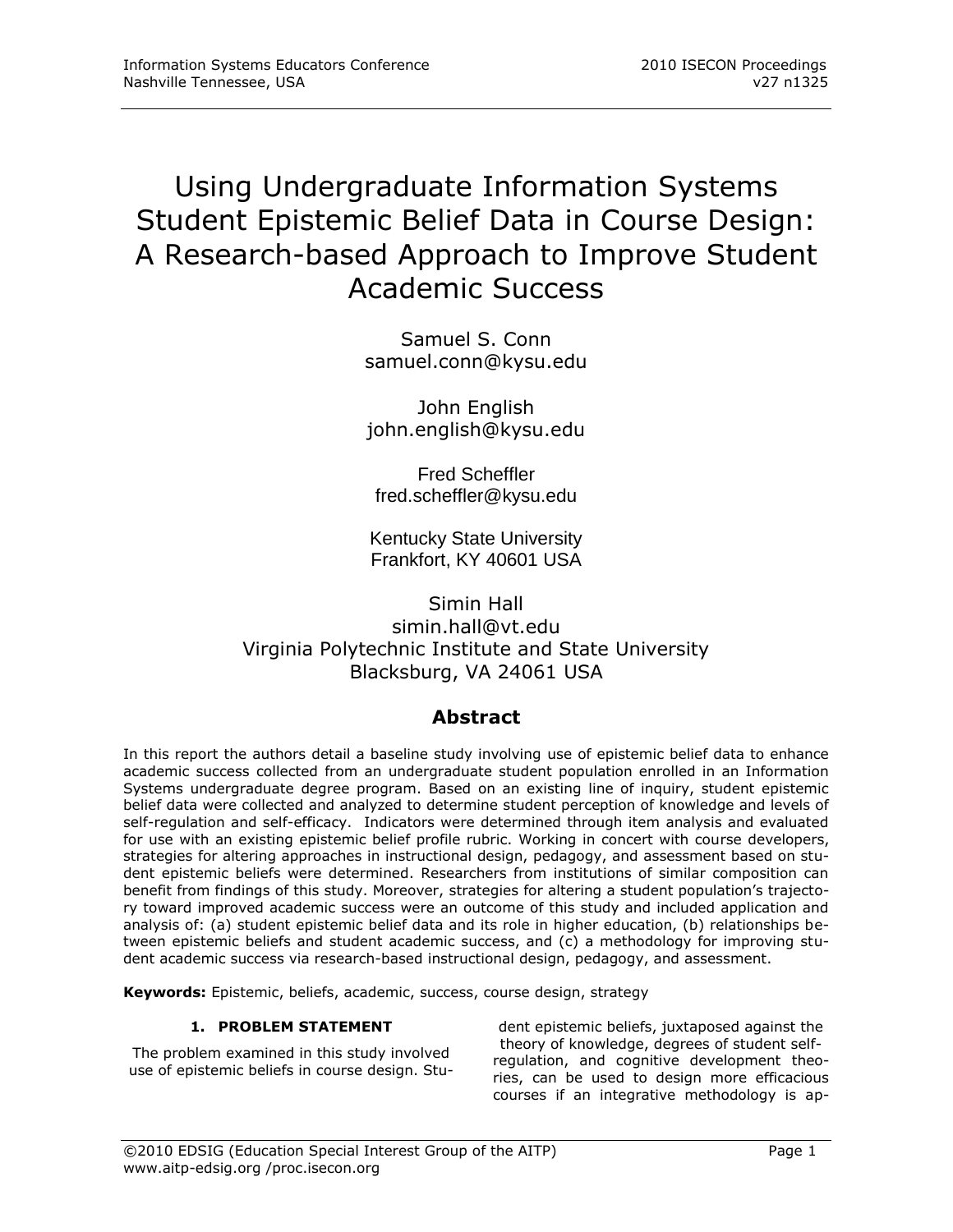plied. Creation of a course development methodology involving use of student epistemic beliefs is problematic. Relating theory of knowledge, degrees of self-regulation and selfefficacy, and cognitive development theory as dimensions to construct a student population profile and use of student epistemic belief data to position a given student population within the construct is complex.

In this investigation, the authors illustrated the congruence of theory of knowledge, degrees of student self-regulation, and a cognitive development theory as a framework for determining appropriate course instructional design strategies. A rubric involving student epistemic belief profiles was applied in response to a prescriptive-diagnostic approach (Schunk, 1983). Through this research and case-based study the authors wanted to know: a) what are students" epistemic beliefs regarding knowledge; b) what are students' epistemic beliefs regarding self-efficacy; c) what are students' epistemic beliefs regarding self-regulation; and d) what are students' epistemic beliefs regarding instruction? Once determined, the researchers constructed a profile for the student population based on epistemic belief data.

The profile was used to establish a baseline for pedagogy and assessment strategies; using an existing rubric, a strategy for trajectory to higher levels of epistemic belief was plotted. The authors posit that course designers and developers can apply the design elements to achieve a course of instruction in harmony with an existing student population's epistemic beliefs, or to construct a pathway to alter epistemic beliefs toward an optimal goal of constructivism, commitment and constructed knowledge, and high levels of self-regulation.

# **2. LITERATURE REVIEW**

Philosophy addresses the nature and rationale for human knowledge through an area of concern referred to as epistemology. According to Hofer and Pintrich (1997), individual epistemology, or epistemic beliefs, involves one"s beliefs regarding the nature of knowledge and knowing. Early theorists (e.g., Perry, 1970; Pintrich and Schunk, 2002; Schoenfeld, 1985; and Hofer and Pintrich, 2002) promoted the idea that epistemic beliefs alter students' learning strategies, problem solving capabilities, comprehension, and achievement of learning outcomes. Major theories developed by educational psychologists such as Buehl, Alexander, and Murphy (2002), Hofer and Pintrich (1997), Muis, Bendixen, and Haerle (2006), Piaget (1950), and Schommer (1990) incorporate and apply some element of student epistemic beliefs.

As a result, epistemic beliefs are deemed to influence learning, motivation, and cognition. Integrative studies of student epistemic beliefs with other learning theories and models have evolved over the past few decades, e.g., Bloom, Engelhart, Furst, Hill, & Krathwohl (1956); Ryan(1984a, 1984b); and Muis (2007).

Based on Hofer and Pintrich (1997), epistemic beliefs affect four dimensions of knowledge: (a) certainty of knowledge, (b) simplicity of knowledge, (c) justification for knowing, and (d) source of knowledge. According to Schommer (1990), certainty of knowledge is reflected as a continuum with a belief that knowledge is absolute and unchangeable on one end as opposed to a belief that knowledge is tentative and evolving on the other end. Moreover, simplicity of knowledge is illustrated as a continuum with a belief on one end that knowledge is defined as isolated, unambiguous chunks as opposed to a belief that knowledge is defined as highly interrelated conceptualizations.

According to King and Kitchener (1994), justification for knowledge also can be depicted as a range where knowledge requires no justification to where knowledge is constructed and critically refined and reevaluated. Based on Kuhn (1993), epistemic beliefs influenced by "source of knowledge" can range from total reliance on and acceptance of authoritative experts, to critical evaluation of expert knowledge.

In accordance with Muis (2007), two high-level architectures exist with respect to epistemic beliefs, one motivated by a developmental perspective and one motivated by a multidimensional perspective. Perry's (1970) work illustrates a developmental perspective in defining a student"s initial view of knowledge (absolutism/objectivism), a progression to a more advanced view of knowledge (multiplism/subjectivism), and progressively the highest view of knowledge (evaluativism/objectivism-subjectivism). In contrast, Hammer and Elby (2002), Hofer and Pintrich (1997), and Schommer (1990) proposed mul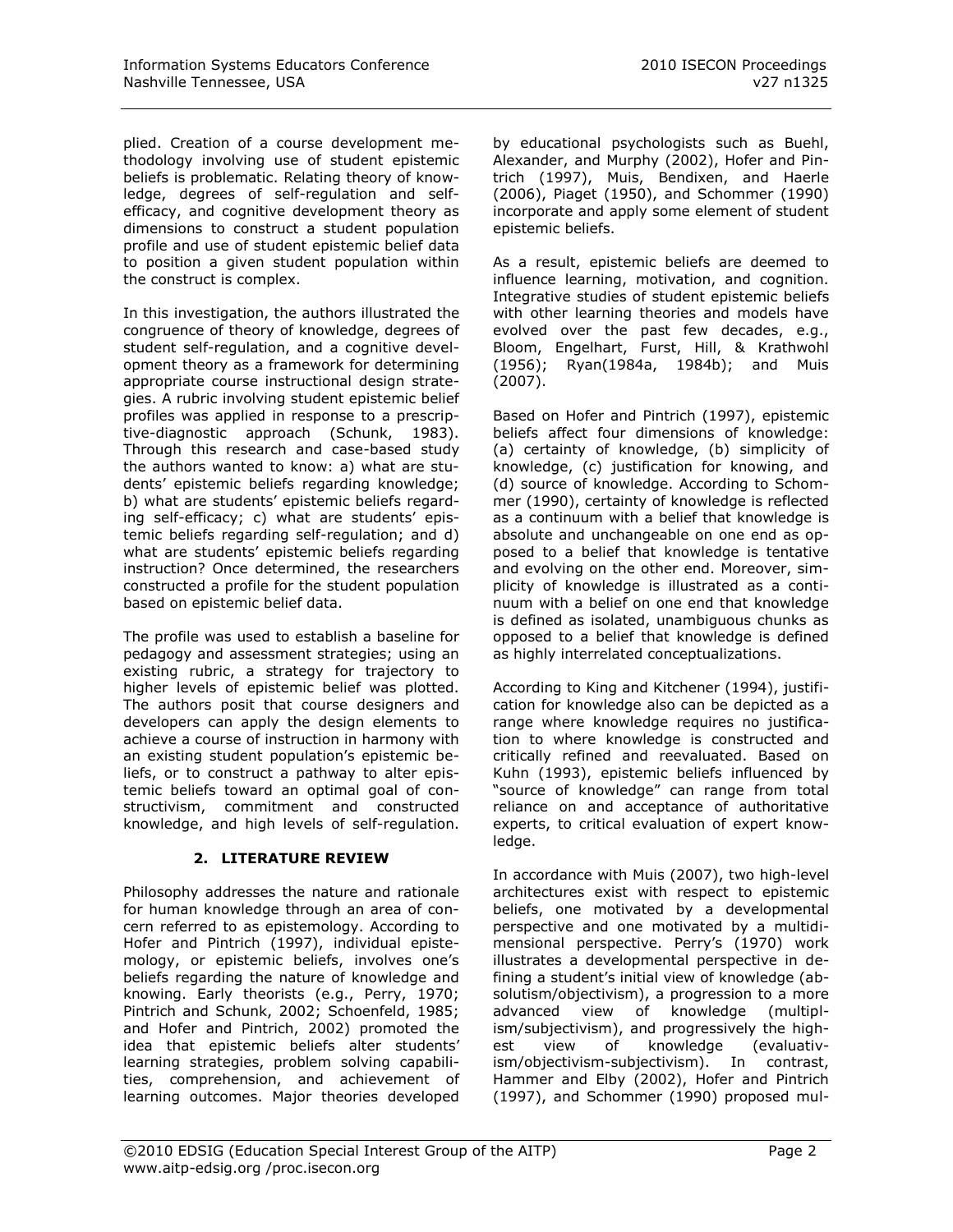tidimensional frameworks, where incremental, non-sequential knowledge dimensions assemble to form and represent knowledge.

Muis (2007) established a relationship between epistemic beliefs, self-efficacy, and selfregulated learning. Investigations, e.g., Ryan (1984b); Schoenfeld (1983, 1985); Schommer (1990); and Hofer (2000), have determined a relationship between epistemic beliefs and levels of meta-cognition. According to Knight and Mattick (2006), researchers increasingly are finding a relationship between epistemic beliefs and disciplinary domains, i.e., epistemological beliefs are discipline specific. In effect, student epistemic beliefs can be juxtaposed with known theories and models of learning to establish baselines for given populations defined by discipline or content domain.

Pintrich and Schunk (2002) demonstrated that successful self-regulated learners possess higher levels of motivation (personal influences), apply more effective learning strategies (behavioral influences) and respond more appropriately to situational demands (environmental influences). In addition, Hofer and Pintrich (1997) hypothesized that epistemic beliefs affect achievement mediated through self-regulated learning.

Schunk (1995) defined self-regulated learning as "learning that results from students' selfgenerated thoughts and behaviors that are systematically oriented toward the attainment of their learning goals" (p. 125). Moreover, Bandura (1986) showed that self-efficacy beliefs impact performance because these beliefs represent people"s perception of their capabilities to perform a task at designated levels. These researchers have provided empirical data on causal or correlation relationships between self-efficacy and epistemic beliefs and self-regulated behaviors and performance in subjects such as mathematics (Pajares & Miller, 1994; Schommer et al, 1992; and Schunk, 1981, 1984).

Social constructivism (Pajares, 2002) provided a basis for this case study"s course construction recommendations and related instructional strategies. Social constructivism suggests that the exchange of critical feedback among peers as well as from the instructor can encourage students to modify their work. Learners engaged in a collaborative problem solving process receive feedback and comments from

peers and from the teacher on related steps of planning, implementing, and executing problem solving processes rather than only receiving feedback from the instructor on their performance.

Feedback is an important consideration because it requires transfer of knowledge and therefore represents students" gain in problem solving (Clark & Mayer, 2003). In particular, feedback from peers may push students to perform higher level cognitive functions (Schoenfeld, 1983). Furthermore, social cognitive theory posits reciprocal interactions between behaviors, cognitions, and environmental variables (Bandura, 1984) can enhance self-efficacy as it relates to problem solving skills. Feedback from peers and instructor are environmental variables as well as the modes of course delivery that can influence student confidence as it relates to the acquisition of problem solving skills (Schunk & Pajares, 2002).

Moreover, social cognitive theories posit as possible the design of an educational experience such that learning occurs and is enhanced as a result (Marra & Palmer, 2004). Designing a course such that student learning takes place requires examining student epistemic beliefs, how feedback is utilized during learning, as well as student perceptions of teaching and learning. For example, students who require and expect more instruction do so in part because of their epistemic beliefs regarding the nature of knowledge and knowing. Research has shown that epistemic beliefs affect how students approach learning tasks (Schoenfeld, 1983), monitor comprehension (Schommer et al., 1992), and plan for solving problems and carry out those plans (Schommer, 1990).

Course design can be used to enhance collaboration and feedback through active engagement with materials and collaboration with peers and instructors. Online resources such as chat, discussion forum, blog, and wiki can play an active role in facilitating collaboration and feedback. One appeal of asynchronous technologies is that learners can access materials, complete assignments, participate in discussions, and take exams according to schedules that they themselves determine. Hypermedia learning environments offer particular advantages to learners who are inherently selfdirected learners (Mayer, 2002).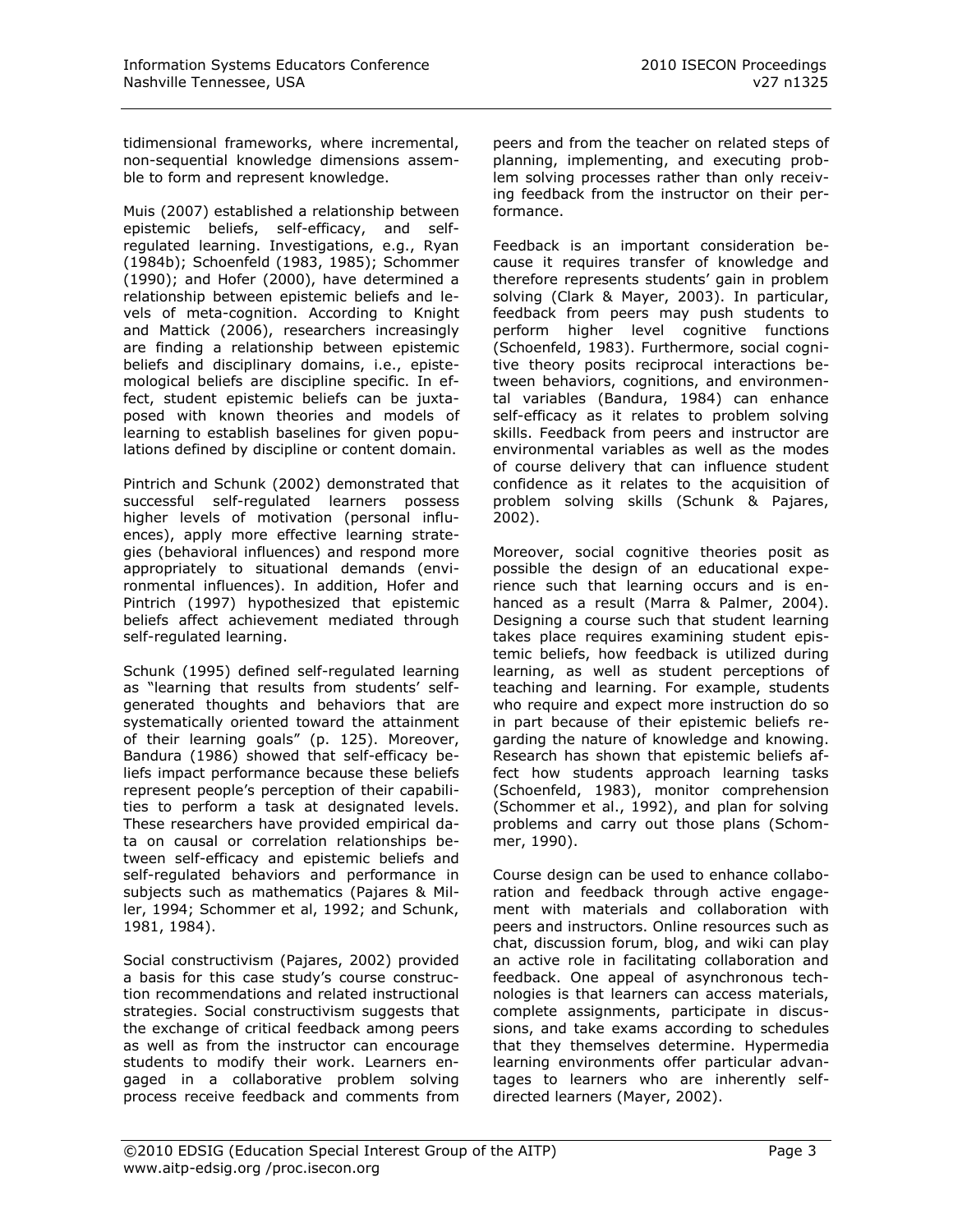However, at many institutions the current population taking courses consists of traditional undergraduates. These students typically require and expect more structure and instruction (Ravert & Evans, 2007). Many students, particularly those with low motivation, achievement, and self-regulation are unwilling to do mindful work, such as executing higher level cognitive processes that are involved in scholastic work (Report to Congress, 2004).

# **3. METHODOLOGY**

Researchers in this study utilized a mixedmethod approach in collection of qualitative and quantitative data (Creswell & Clark, 2007). A case study methodology was used to collect relevant qualitative data regarding the subjects of the study, undergraduate students in their first year of study. Likert scale data were collected; survey instrumentation was used to collect quantitative data involving dimensions of student epistemic beliefs. Based on an item mean analysis of the quantitative data, the student population was identified by level of epistemic belief: simple, moderate, sophisticated.

Moreover, data analysis included standard Pearson Correlation Co-efficient (*r*) and Factor Pattern analysis using Eigenvectors and Varimax rotation method. In accordance with existing lines of research regarding epistemic belief data, the researchers determined the most efficacious framework for instructional design, pedagogy, and assessment to improve student success in Information Systems coursework.

In this mixed-method investigation a qualitative case study methodology was applied and supported by quantitative data from an undergraduate Information System student population. The diagnostic- prescriptive framework involved a logic chain beginning with collection of data from a specific population regarding student epistemic beliefs. Data analysis and conventional heuristics yielded prescriptive indicators of placement of the sample student population relative to a three-dimensional framework (Figure 1) constructed in concert with accepted learning theories and models (i.e., developmental perspective models and multidimensional perspective models) and the social cognitive theory of self-regulated learning.

Based on the three-dimensional framework, a rubric of 27 design elements for course construction was applied. Course design elements in the rubric accommodate Bloom's hierarchy of cognitive development, synchronous and asynchronous pedagogical strategies, and assessment of learning achievement based on level of epistemic belief (Hannafin & Hill, 2007).



**Figure 1:** Framework for determination of learner epistemic beliefs profile Source: Conn, Hall, and Herndon (2010)

As illustrated in Figure 1, three axes representing continuums based on Perry"s scheme, theory of knowledge, and levels of self-regulation were abstracted as a cube with 27 distinct co-ordinate dimensions: x1, y1, z1 through x3, y3, z3. This three-dimensional modeling technique was used to identify specific characteristics and profiles for a given population of learners. To create the x-axis (Figure 1), Conn, Hall, and Herndon (2010) grouped Perry"s (1970) nine "positions" relative to knowledge and learning into three groups: dualism, relativism, and selfaffirmation/commitment. Dualism includes Perry"s positions of basic dualism, pre-legitimate multiplicity, and legitimate but subordinate multiplicity (Marra, Palmer, & Litzinger, 2000). Relativism includes full or legitimate multiplicity, contextual relativism, and foreseen commitment; self-affirmation and commitment includes commitment within relativism.

Based on items means from the data collected, the sample learner population was described based on the three-dimensions. For example, a sample population located in the x1, y1, z1 dimension (Figure 2) would characteristically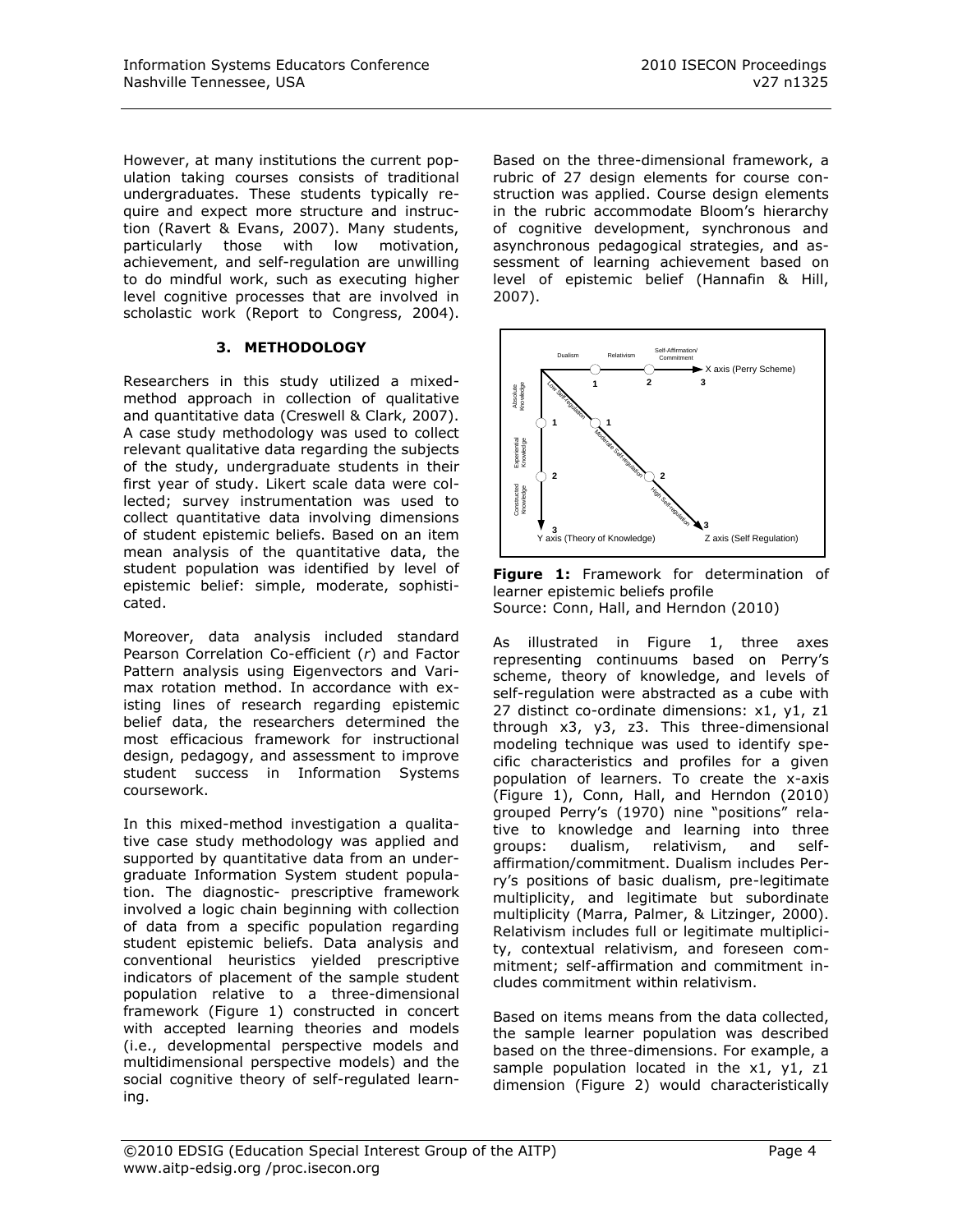be described by tendencies toward dualistic knowledge and learning, absolute knowledge, and low levels of self-regulation. This nonoptimal position would indicate epistemic beliefs of the lowest order (simple), thus requiring instructional design and pedagogy consistent with initial levels of cognition, student motivation, and self-efficacy (Schunk & Pajares, 2005). Any shift in the dimensional positioning would indicate movement in a positive direction, where mutual recursion or other reciprocal relationship may be evident.



**Figure 2:** Framework positioning for nonoptimal learner epistemic beliefs profile Source: Conn, Hall, and Herndon (2010)

In another example (Figure 3), a sample population located in the x3, y3, z3 dimension would characteristically be described by tendencies toward self-affirmation/commitment, high levels of meta-cognition, an ability to construct knowledge through collaboration, synthesis, and evaluation, and a high level of selfregulation. This optimal position would indicate highly evolved epistemic beliefs (sophisticated) that could accommodate instructional design and pedagogy consistent with advanced cognition and self-efficacy (Pajares & Kranzler, 1995).

With respect to phenomena involving reciprocity between axes in the framework, a learner population with a cognitive ability to construct new knowledge and act as a source of knowledge would demonstrate higher levels of selfregulation. Conversely, learner populations with higher levels of self-regulation would possess attitudes and epistemic beliefs to construct knowledge, use interdisciplinary approaches in problem solving, and appreciate and incorporate multiple perspectives in the creation of new knowledge.



**Figure 3:** Framework positioning for optimal learner epistemic beliefs Source: Conn, Hall, and Herndon (2010)

# **4. ANALYSIS OF SURVEY DATA**

An existing survey instrument was utilized to measure three dimensions: a) students' perception of knowledge and knowing, b) students' level of self-regulation, and c) students' perception of self-efficacy. Thirteen questions measured students" perception of knowledge and knowing, including perceptions of instruction. Eight survey questions related to level of self-regulation. Item responses for these dimensions were obtained using a 5-point Likert scale ranging from 1 (Strongly Disagree) to 5 (Strongly Agree). Fifteen survey questions related to self-efficacy and asked participants how confident they were in solving various problems and their self-confidence as it related to stating what is known or what is to be determined after reading a sample problem statement.

Response options involved a five-point Likert scale ranging from 1 (no self-confidence) to 5 (a high level of self-confidence). The instrument scored a reliability coefficient of 0.86 in this baseline study. Mean scores were computed for each item on the survey. Factor analysis was used to develop three scales for the tree constructs measured in the survey. Chronbach alpha scores were used to ensure reliability for the three scales.

In this study, the sample population  $(N=28)$ consisted of undergraduate Information Systems students composed of 14% freshmen, 21% sophomore, 36% juniors, and 29% seniors. Respondents were 21% female and 79% male.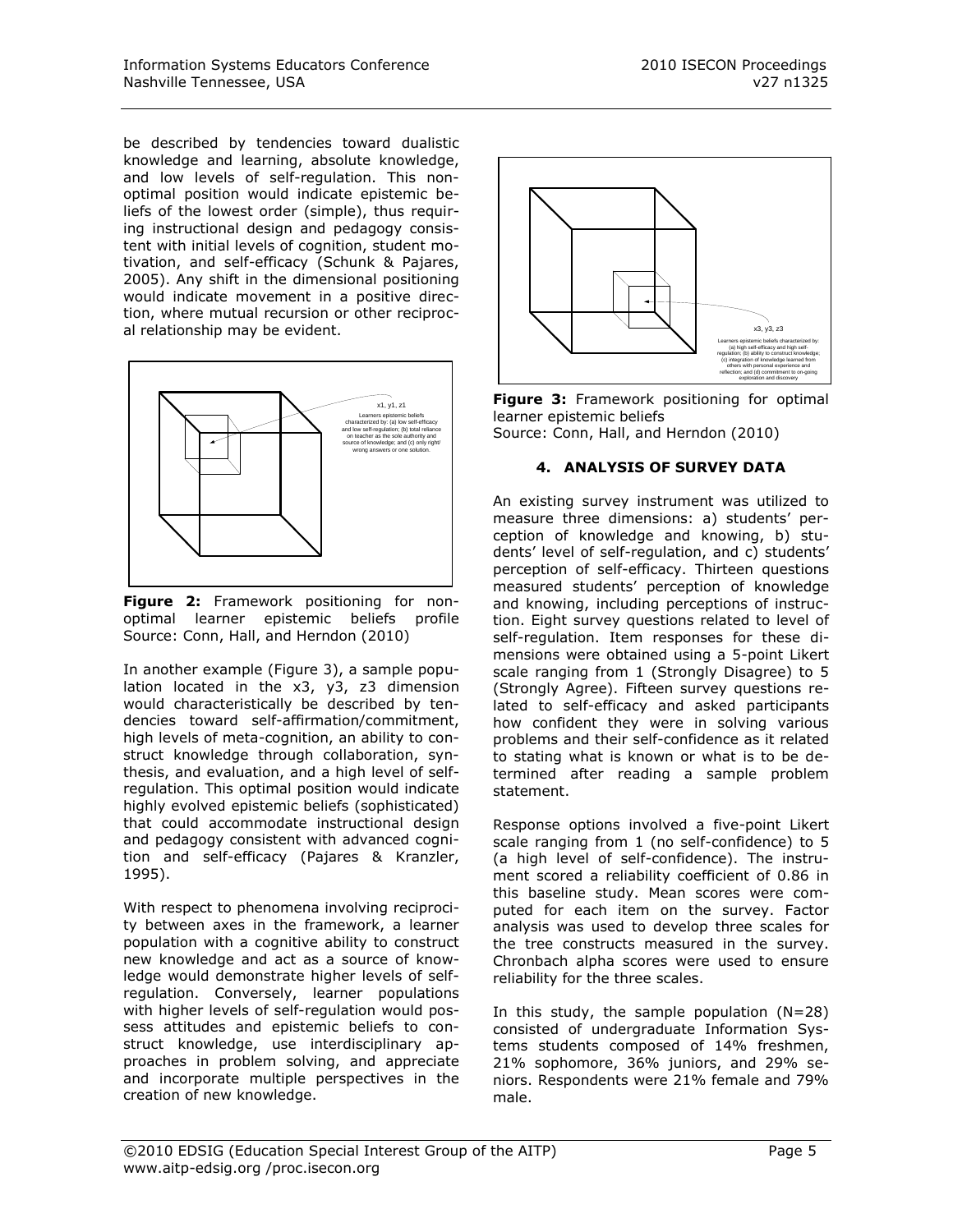#### *Analysis of Perry's Scheme Sub-scale Data*

For item one, students responding with a 4 or 5 (75%) indicated that they agreed or strongly agreed that "A good college instructor often brings up questions that have more than one answer." Therefore, as believed by the student, good (i.e., effective) instruction promotes multiple answers to questions. As a result, a moderate item mean score (3.85 with SD=.854) indicates a preference for instruction originating from multiple sources. The second item, as an indication of tendency, where a response of 4 or 5 (96%) indicated they agreed or strongly agreed that "College instructors should present various ideas on an issue", calculated to a mean of 4.42 with SD=1.09. The students were not skeptical of multiple answers to a single question, thus their tendency is toward hearing all arguments and ideas surrounding an issue. Item three confirms this conclusion where students responding with a 4 or 5 (39%) indicated that they agreed or strongly agreed that "It's not necessary for the instructor to answer all of my questions I ask in class; fellow students can often do it instead" and calculated to a mean of 3.07 with SD=.324.

Further confirmation is seen in item five where students responding with a 4 or 5 (86%) agreed or strongly agreed that "In a good course I would learn as much from fellow students as I would from the instructor" and calculated to a mean of 4.00 with SD=.400. Item seven scored consistently with a mean of 2.67 (SD=.434) when the sample population responded to the statement "In class, I want other students to answer the questions I ask instead of the instructor answering my question." Of students responding with a 4 or 5 (25%), 50% disagreed or strongly disagreed with answers coming from an alternative, convenient source of knowledge (i.e., classmates), indicating emergence to constructivism and away from absolute knowledge.

In concert with movement away from absolute knowledge tendencies, the percentage of students who agreed or strongly agreed with "I like it when an instructor brings up a question that he or she doesn"t know the answer to" evaluated to 40%, indicating a transition away from the belief that instructors are authority figures who should know all the answers. For item six, 68% of respondents agreed or strongly agreed that they "usually like it when my instructor answers a question with "it depends" and follow this statement with a discussion of the topic"; calculated as a mean of 3.82 (SD=.666). As a result, the population generally accepts that knowledge is contextual, indicating relativistic thinking.

| Table 1: Perry's Scheme Sub-scale (x axis)                                                                                                                         |      |              |
|--------------------------------------------------------------------------------------------------------------------------------------------------------------------|------|--------------|
|                                                                                                                                                                    | Mean | <b>STDEV</b> |
| Q1. A good col-<br>lege instructor<br>often brings up<br>questions that<br>have more than<br>one correct an-<br>swer.                                              | 3.85 | .854         |
| Q2. College in-<br>structors should<br>present various<br>ideas on an is-<br>sue.                                                                                  | 4.42 | 1.09         |
| Q3. It's not ne-<br>cessary for the<br>instructor to<br>answer all of my<br>questions I ask<br>in class; fellow<br>students can<br>often do it in-<br>stead.       | 3.07 | .324         |
| Q4. I like it<br>when an instruc-<br>tor brings up a<br>question that he<br>or she doesn't<br>know the an-<br>swer to.                                             | 3.07 | .400         |
| Q5. In a good<br>course I would<br>learn as much<br>from fellow stu-<br>dents as I would<br>from the instruc-<br>tor.                                              | 4.00 | .969         |
| Q6. I usually like<br>it when my in-<br>structor answers<br>a question with<br>"it depends" and<br>follows this<br>statement with a<br>discussion of the<br>topic. | 3.82 | .666         |
| Q7. In class, I<br>want other stu-<br>dents to answer<br>the questions I<br>ask instead of<br>the instructor<br>answering my<br>question.                          | 2.67 | .434         |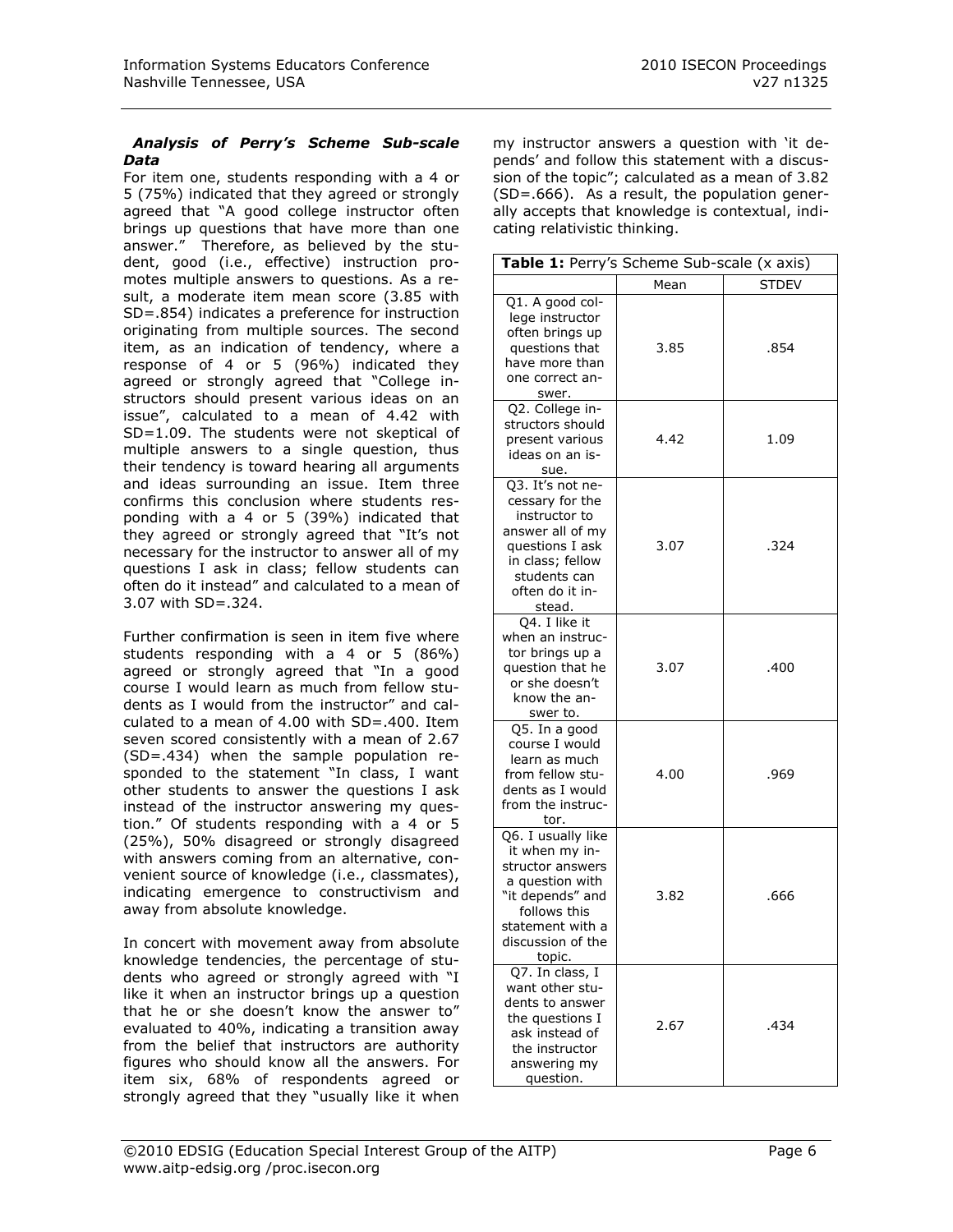In sum, the scores reflected from student responses in the Perry"s Scheme Sub-scale (x axis) indicate an evolving preference away from the instructor as an authoritative singular source of knowledge, and outlier tendencies toward multiplicity of knowledge and knowing. The overall item mean for this Sub-scale calculated to be 3.56 (SD=.694) indicating the population holds relativistic beliefs with emerging self-affirmation and commitment tendencies.

#### *Analysis of Absolute Knowledge Sub-scale Data*

For item eight, students responding with a 4 or 5 (35%) indicated that they agreed or strongly agreed that "If I heard an instructor say "we don't know the answer to that', they would worry about taking a class from him/her." As believed by the students, the instructor should not know all, and 39% indicated every question has one correct answer. Moreover, the items together indicate a tolerance for knowledge that is transient or evolving. As a result, a moderate item mean score (2.82 with SD=.464) indicates movement away from a preference for absolute knowledge and knowing.

However item nine, where students responding with a 4 or 5 (14%) indicated that they agreed or strongly agreed that "An instructor who says 'nobody really knows the answer to that' is probably a bad instructor", illustrates a tendency toward evolving and transient knowledge. Combined, item analysis indicates students do not worry if questions have no single answer, and have an emerging acceptance that knowledge does not have to be absolute, dualistic, and unambiguous.

Responses to Item 10 indicate a moderate level of perception of knowledge (item mean of 3.03 with SD=.473) and evolving relativistic tendencies. Of students responding with a 4 or 5 (39%) stated that they agreed or strongly agreed that "There is one right answer for most questions and a good instructor knows it." Nearly half (43%) of the population disagreed or strongly disagreed, indicating strong movement toward experiential knowledge as a basis for learning. This conclusion is supported by item 11 where 32% of respondents agreed or strongly agreed that "A good instructor gives facts and leaves theories out of the discussion." The mean for this item calculated to be 3.17 with SD=.716.

Moreover, item 12 scores lag support and indicate a strong tendency toward absolute knowledge and low self-regulation. Those responding who indicated a 4 or 5 (82%), agreed or strongly agreed with the statement "An instructor's main job is to make sure I learn the course material"; however, the population generally indicates a preference for experiential knowledge that is evolving and transient in nature.

| Table 2: Absolute Knowledge Sub-scale (y<br>axis)                                                                                           |      |              |
|---------------------------------------------------------------------------------------------------------------------------------------------|------|--------------|
|                                                                                                                                             | Mean | <b>STDEV</b> |
| Q8. If I heard an<br>instructor say<br>"we don't know<br>the answer to<br>that" I would<br>worry about tak-<br>ing a class from<br>him/her. | 2.82 | .464         |
| Q9. An instructor<br>who says "no-<br>body really<br>knows the an-<br>swer to that" is<br>probably a bad<br>instructor.                     | 3.39 | .696         |
| Q10. There is<br>one right answer<br>for most ques-<br>tions and a good<br>instructor knows<br>it.                                          | 3.03 | .473         |
| Q11. A good<br>instructor gives<br>facts and leaves<br>theories out of<br>the discussion.                                                   | 3.17 | .716         |
| Q12. An instruc-<br>tor's main job is<br>to make sure I<br>learn the course<br>material.                                                    | 2.07 | .440         |

*Analysis of Self-regulation Sub-scale Data* For item 13, students responding with a 4 or 5 (50%) indicated that they agreed or strongly agreed that "It is my own fault if I don't learn the material in a course." As believed by the sample, half take responsibility for their own learning. As a result, a higher item mean score (3.42 with SD=.448) indicates a preference for experiential knowledge and internal motivation to learn. This conclusion is supported in responses to item 14 where students responding with a 4 or 5 (11%) indicate a decrease in accepting a relationship between level of effort and time-on-task and achievement of learning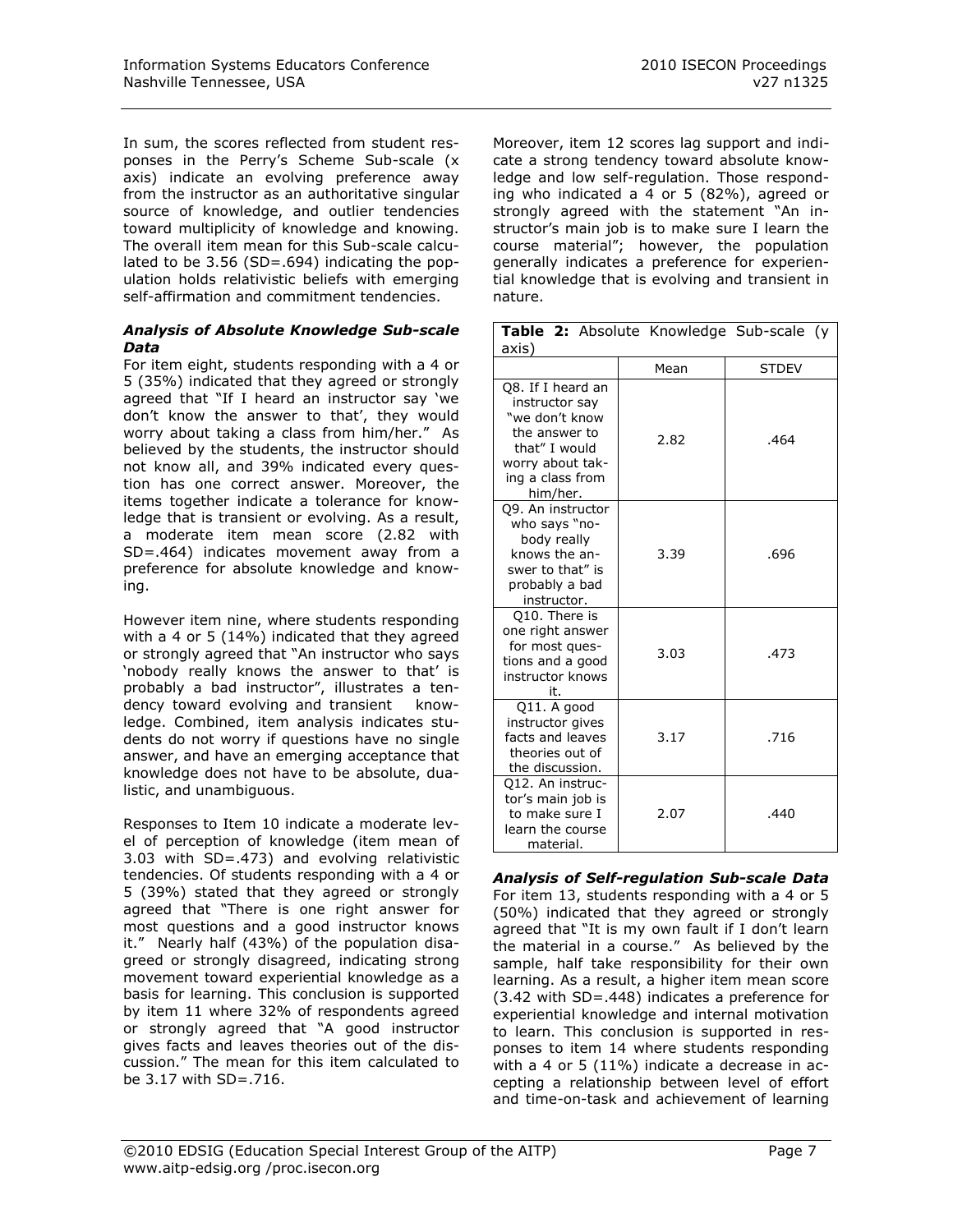outcomes. A lower mean (2.39 with SD=.398) indicates lower levels of self-regulation in the population. Avoidance of increased level of effort and time-on-task is generally indicated as a contributing factor to low levels of selfregulation. For this sample, 29% agreed or strongly agreed in item 15 with the statement "Often when I am bored, I like to study"; a mean calculation for this item was determined to be 2.60 with SD=.330.

With respect to focus and attention as indicators of level of self-regulation, 25% of the sample agreed or strongly agreed in item 16 with the statement "During the time I am in class, I often miss important points because I am thinking of other things". Mean response to item 16 calculated as 2.53 with SD= .539. In concert with this response, 33% of the sample agreed or strongly agreed that "I often feel so lazy or bored when I study that I quit before I finish what I planned to do". Item 17 mean calculated to 2.64 with SD=.595. Moreover, ability to stay focused also supported low to moderate levels of self-regulation as 36% of the sample (a mean of 2.78 with SD=.480) indicated agreement or strong agreement in item 18 that "I often find that I have been reading for class but don"t know what it was all about". Student response to item 19 indicated that 46% agreed or strongly agreed with the statement "I find it hard to stick to a study schedule"; item mean calculated as 3.10 with  $SD = .473$ .

These scores support the conclusion that the sample population demonstrates low to moderate levels of self-regulation. Item 20, the final item in the self-regulation sub-scale, evaluated in support of low self-regulation and absolute knowledge as 43% of students ( a mean of 3.07 with SD=.406) surveyed agreed or strongly agreed with the statement "In most cases, I can learn the course material whether the instructor teaches it well or not".

Based on the literature, the authors posit that students with overall higher levels of epistemic belief exhibit more self-regulated behaviors, have less preference for absolute knowledge, are able to evaluate multiple views and approaches toward solving problems and learning theories, do not depend on instructors as a singular source for learning, do not think instructors are authority figures and are the only source of knowledge, and enjoy and willingly contribute to peer discussions and collaborative learning. A different set of interventions, course design elements, and instructional strategies would be indicated: (a) if students believed knowledge consists of isolated facts and they did not engage in transfer or considered relationships among facts, (b) if students view instructors as the only possessor of knowledge, and/or (c) if students were not prepared developmentally to engage in peer collaboration to solve problems and create knowledge.

| Table 3: Self-regulation Sub-scale (z axis)                                                                                |      |              |
|----------------------------------------------------------------------------------------------------------------------------|------|--------------|
|                                                                                                                            | Mean | <b>STDEV</b> |
| Q13. It is my<br>own fault if I<br>don't learn the<br>material in a<br>course.                                             | 3.42 | .448         |
| Q14. If I don't<br>understand the<br>course material,<br>it is because I<br>didn't try hard<br>enough.                     | 2.39 | .398         |
| Q15. Often when<br>I am bored, I like<br>to study.                                                                         | 2.60 | .330         |
| Q16. During the<br>time I am in<br>class, I often<br>miss important<br>points because I<br>am thinking of<br>other things. | 2.53 | .539         |
| Q17. I often feel<br>so lazy or bored<br>when I study<br>that I quit before<br>I finish what I<br>planned to do.           | 2.64 | .595         |
| Q18. I often find<br>that I have been<br>reading for class<br>but don't know<br>what it was all<br>about.                  | 2.78 | .480         |
| Q19. I find it<br>hard to stick to a<br>study schedule.                                                                    | 3.10 | .473         |
| Q20. In most<br>cases, I can learn<br>the course ma-<br>terial whether<br>the instructor<br>teaches it well or<br>not.     | 3.07 | .406         |

Student survey data, organized in Tables 1-3, were related to Figure 1, a framework to profile learner epistemic beliefs, via item means.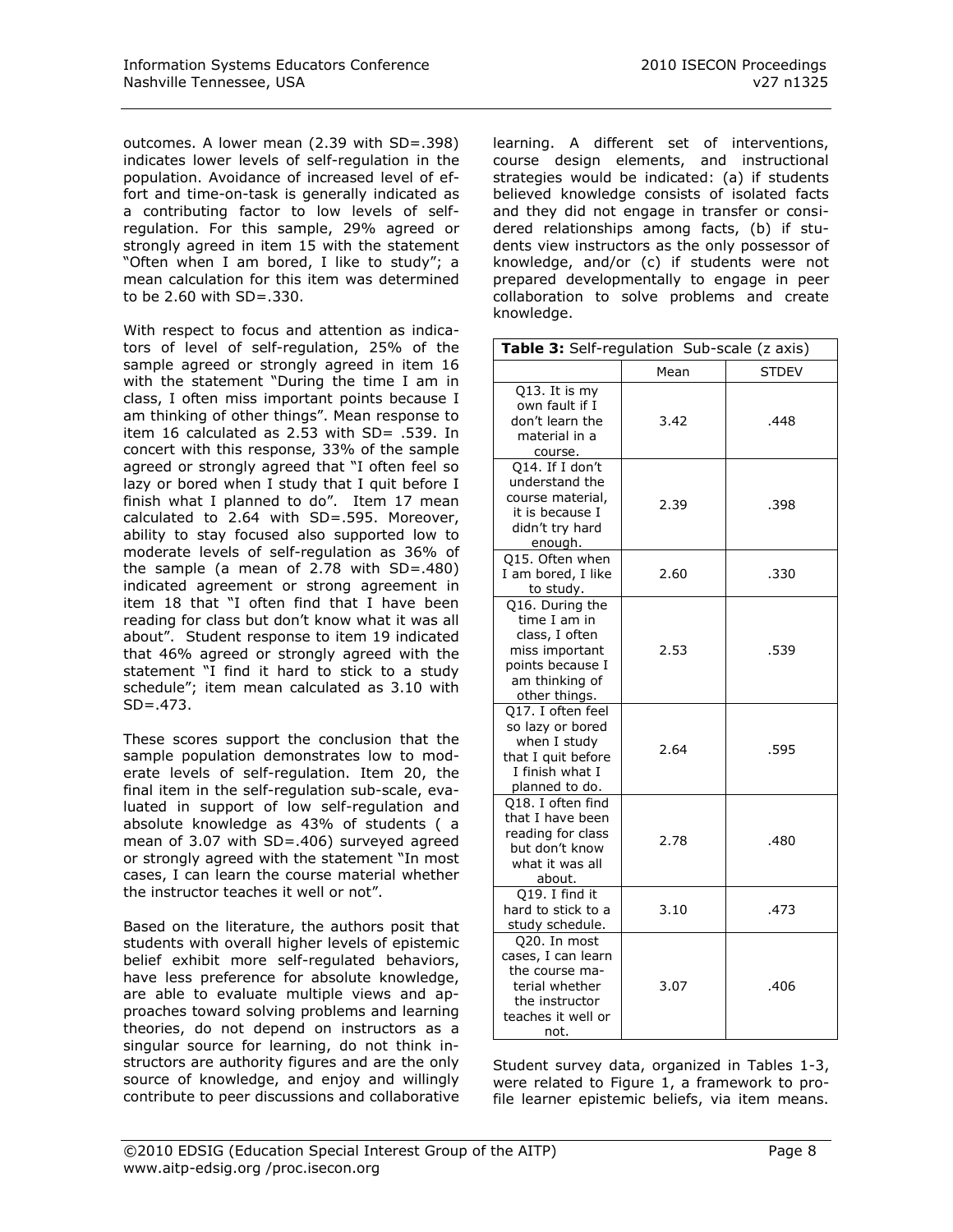Indicators for the framework x-axis, a range from dualism to self-affirmation and commitment, are seen in Table 1. Further, indicators for the framework y-axis, a range from absolute knowledge to constructivism, are seen in Table 2. Finally, indicators for the framework z-axis, a range from low self-regulation to high self-regulation, are seen in Table 3. Following a means procedure, item means for each table were calculated (Table 4). The item means were projected into three linear ranges that reflect one of three axes positions in the framework: 1, 2, or 3; defined as follows:

|               | Item Means $\rightarrow$ Axis Position |
|---------------|----------------------------------------|
| $0.00 - 1.67$ |                                        |
| $1.68 - 3.34$ | 2                                      |
| $3.35 - 5.00$ | 3                                      |

Prescription for this Information Systems student population was achieved by scoring each variable item mean to an axis position according to the (relative) indicators defined in the framework. Based on the item means for each variable (Table 4) and the item means to axes positioning, this case study population of students was defined within the framework as x3, y2, z2. The mean positioning of x3 indicates the learner population is characterized by relativistic tendencies emerging toward selfaffirmation/commitment.

According to Perry (1970), this learner population has moved past views that answers are either right or wrong and problems have only one solution, and have begun to adopt a view that knowledge is contextual and transient. The learner in this population is beginning to accept himself/herself as a legitimate source of knowledge and generally does not consider the teacher to be the absolute authority or source of knowledge.

Positioning of the learner population as y2 comes as a result of variable means of 2.78 from Table 4. In this position the learner is characterized as still having some preference for dualistic, binary thinking, but is fully capable of relativism. To advance trajectory, pedagogy and assessment should involve reflecting on previous experience, collaboration with peers, creation of mental models, and application of cognitive schema; learners in this coordinate position can begin to learn how to construct new knowledge if given appropriate tools and directions. Learners in the y2 position also exhibit a predisposition toward experiential learning, can manipulate a body of knowledge to abstract salient points, and can visualize simple abstract concepts and models. Moreover, learners in this position can incorporate nascent experiences into an existing cognitive framework or reference and accommodate new theories, concepts, and schema (Perry, 1981). Learners at this higher cognitive level also are transitioning from passive to active learners and generally learn by doing.

| Table 4: The MEANS Procedure                                 |    |      |              |
|--------------------------------------------------------------|----|------|--------------|
|                                                              | N  | Mean | <b>STDEV</b> |
| Table 1: Per-<br>ry's Scheme<br>Sub-scale (x<br>axis)        | 28 | 3.56 | .694         |
| Table 2: Ab-<br>solute Know-<br>ledge Sub-<br>scale (y axis) | 28 | 2.78 | .633         |
| Table 3: Self-<br>regulation<br>Sub-scale (z<br>axis)        | 28 | 2.81 | .519         |

The third axis position, z2, indicates that the learner population experiences low to moderate self-regulation. Learners in this population are guided by moderate cognitive learning strategies, capable of learning in blended or hybrid approaches to instruction, and increasing levels of motivation to learn. To positively alter trajectory, increased meta-cognitive instructional strategies provide learners with a proven path or plan for how to learn, based on prior learning accomplishments. The z2 learner population can develop a diminished need for faculty in the learning process, demonstrate increased persistence toward difficult problems, and alter learning strategies in response to levels of success in meeting learning goals and objectives. This learner population also is characterized by increased self-awareness, higher levels of self-efficacy, and some ability to monitor, evaluate, and alter individual performance, initiative, time-on-task, and level of effort.

The student population is now defined such that design elements can be applied in the construct of a course to more fully engage and accommodate the learner population, or to develop a strategy to alter the trajectory of the learner population toward the optimal position of x3, y3, z3. Once the coordinate position of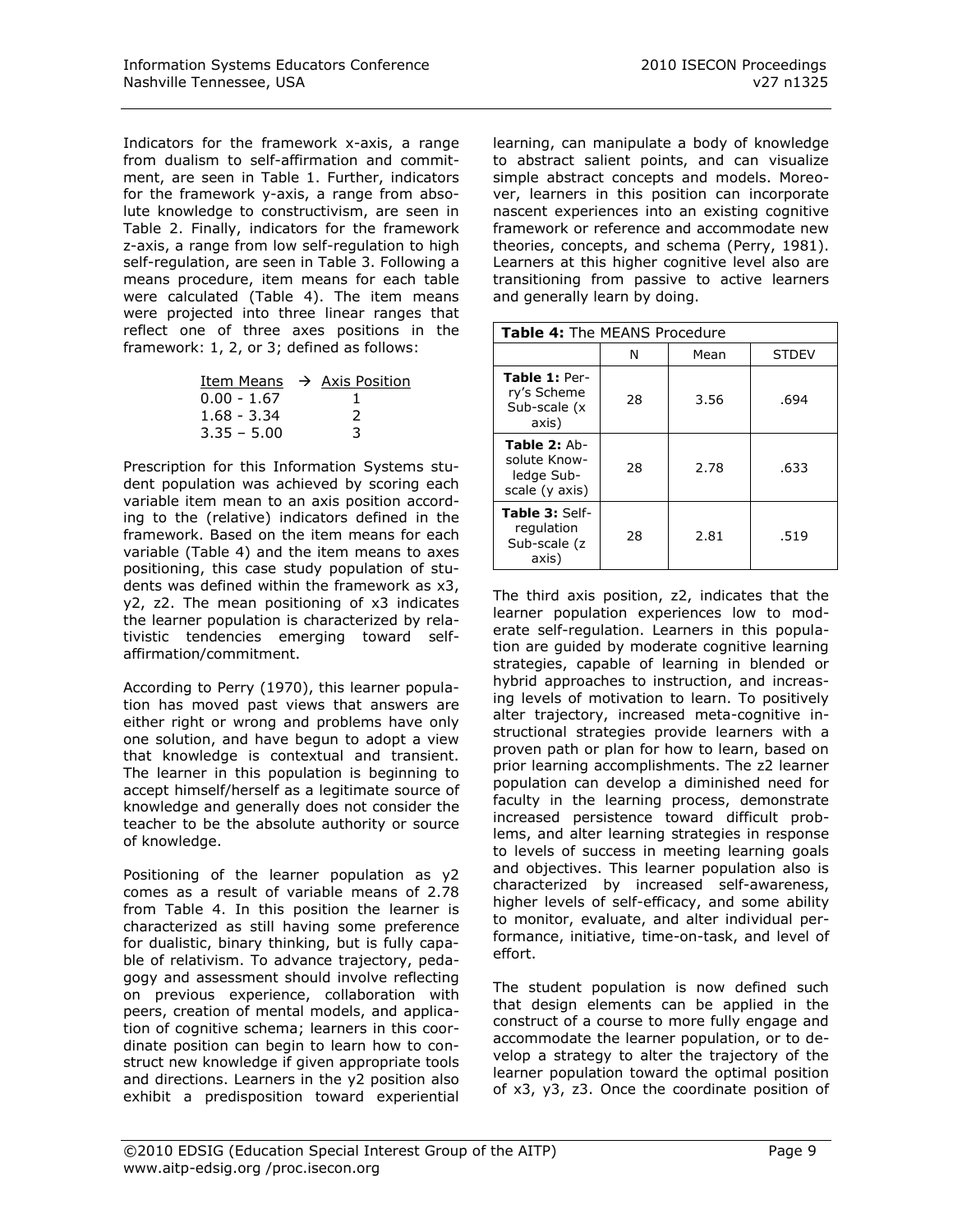the learner population is determined, design elements (Tables 5, 6, and 7) with respect to student profile, pedagogical strategies, and assessment mechanisms can be applied via instructional design.

Essentially, mapping this student population position within the epistemic beliefs framework (Figure 1) to course design elements (Tables 5, 6, and 7) provides guidance for course design that most efficaciously meets the needs of the learner population. Moreover, as noted previously, the methodology can be used to establish a trajectory of design to move a given learner population from its defined position to a more optimal position within the framework.

#### **6. APPLYING RUBRICS IN INSTRUCTIONAL DESIGN**

The subject of this case study, a population (N=28) of first-year undergraduate students involved in a state university Information Systems program, was evaluated through survey item mean analysis to a coordinate position of x3, y2, z2 with respect to the framework for determination of learner epistemic beliefs profile (Figure 1). Applying the rubric to first identify the student population"s epistemic belief profile (Table 5) suggests the class has emerged from dualistic to relativistic and selfaffirmed tendencies, is capable of contextual and integrative problem solving, can appreciate multiple world views, and possesses a capacity for critical analysis.

Moreover, the student population has emerging tendencies toward intrinsic motivation, has developed and somewhat embraced a tolerance for ambiguity, and has an emerging sense of the contextual nature of knowledge. Also, the student population most appreciates knowledge based on practical applications. Data analysis also indicates the student population evaluates at a low to moderate level of self-regulation, shows tendencies toward active learning, can differentiate between faculty dependent and student dependent learning, and is open to collaborative learning environments.

Applying the rubric to identify applicable pedagogical strategies (Table 6) suggests initiation of some class discussion with an encouraging tone for students to participate in the discussions. Students should be encouraged to contribute to the base of knowledge and faculty should develop blended approaches for the

dissemination of knowledge, such as a mixture of face-to-face instruction with online instruction. Moreover, faculty should utilize moderate cognitive learning strategies and develop assignments to diminish faculty responsibility for learning.

| Table 5: Student Epistemic Profile |  |
|------------------------------------|--|
|------------------------------------|--|

|                | $A = A B B$<br><b>Perry Model</b>                                                                                                                                                                                                                                                                  | $1 - 1215$<br><b>Theory of Knowledge</b>                                                          | <b><i>CONSTRUSS</i></b><br><b>Self Regulation</b>                                                                                                   |
|----------------|----------------------------------------------------------------------------------------------------------------------------------------------------------------------------------------------------------------------------------------------------------------------------------------------------|---------------------------------------------------------------------------------------------------|-----------------------------------------------------------------------------------------------------------------------------------------------------|
| ı              | <b>Dualistic</b><br>Binary problem solving<br>Concrete world view<br>Does not acknowledge multiple per-<br>spectives<br>No critical analysis<br>Motivation is extrinsic<br>Does not see the "big picture"<br>Intolerant to ambiguity                                                               | Knowledge is absolute<br>Knowledge is based on scientific rea-<br>soning and natural laws         | Low self-regulation<br>Passive learner<br>Faculty dependent learner<br>Does not value collaborative learning                                        |
| $\overline{c}$ | Relativistic<br>Contextual problem solving<br>Appreciates multiple world views<br>Capacity for critical analysis<br>Motivation may be extrinsic/intrinsic<br>Sees the "big picture"<br>Tolerant to ambiguity                                                                                       | Knowledge is relative<br>Knowledge is based on practical ap-<br>plications                        | Moderate self-regulation<br>Active/passive learner<br>Faculty/student dependent learner<br>Open to collaboration learning                           |
| 3              | Self-affirmative/committed<br>Integrative problem solving<br>Appreciates and incorporates multiple<br>perspectives in the development<br>of world view<br>Employs highly cognitive, critical<br>thinking skills<br>Motivation is intrinsic<br>Sees self in the "big picture"<br>Embraces ambiguity | 3<br>Knowledge is constructed and<br>grounded in integrative, interdis-<br>ciplinary perspectives | $\overline{\mathbf{3}}$<br>High self-regulation<br>Active learner<br>Student dependent learner<br>Seeks opportunities for collaborative<br>learning |
|                | .  .                                                                                                                                                                                                                                                                                               | .<br>.                                                                                            | . .                                                                                                                                                 |

Source: Dr. Michael Herndon, Virginia Polytechnic Institute and State University

|  |  | Table 6: Pedagogical Strategies |  |
|--|--|---------------------------------|--|
|--|--|---------------------------------|--|

| X-Axis<br><b>Perry Model</b>                                                                                                           | Y-Axis<br><b>Theory of Knowledge</b>                                                                                                                                                                                                          | <b>Z-Axis Self Regulation</b>                                                                                                                                                                              |
|----------------------------------------------------------------------------------------------------------------------------------------|-----------------------------------------------------------------------------------------------------------------------------------------------------------------------------------------------------------------------------------------------|------------------------------------------------------------------------------------------------------------------------------------------------------------------------------------------------------------|
| 1<br>Faculty centered lectures<br>Little to no class discussion                                                                        | The faculty are the source of knowledge<br>Synchronous dissemination of knowledge<br>Controlled by faculty                                                                                                                                    | Utilize low cognitive learning strategies<br>Design only in-class learning opportuni-<br>ties<br>Avoid an openness to change in instruc-<br>tion                                                           |
| $\overline{c}$<br>Initiate some class discussion<br>Encourage students to partici-<br>pate in class discussions                        | $\overline{2}$<br>Allows faculty and students to contribute<br>to the base of knowledge<br>Develop blended approaches for the dis-<br>semination of knowledge (e.g. a mix-<br>ture of online and face to face instruc-<br>tion)               | Utilize moderate cognitive learning<br>strategies<br>Develop assignments to diminish faculty<br>responsibility for learning                                                                                |
| 3<br>Foster robust class discus-<br>sions<br>Empower students with a<br>large degree of owner-<br>ship for the success of the<br>class | 3<br>The construction of knowledge is student<br>driven<br>Asynchronous dissemination of knowl-<br>edge<br>Create knowledge through peer learning<br>(e.g., discussion boards, group pro-<br>jects, and other collaborative experi-<br>ences) | 3<br>Implement meta-cognitive learning<br>strategies<br>Encourage both in and out-of-class learn-<br>ing opportunities<br>Develop assignments that facilitate the<br>adaptability to change in instruction |

Source: Dr. Michael Herndon, Virginia Polytechnic Institute and State University

Applying the rubric to determine the most appropriate assessment mechanisms (Table 7) for the student population indicates use of multiple choice test items. Student populations, as in this case, that have emerged from dualistic, binary thinking to relativistic incontext thinking can relate to multiple choice test items where relativistic thinking is assessed.

Also, assessment tools and mechanisms should encourage some degree of critical thinking and synthesis to support an emerging sense of the contextual nature of knowledge. Moreover, this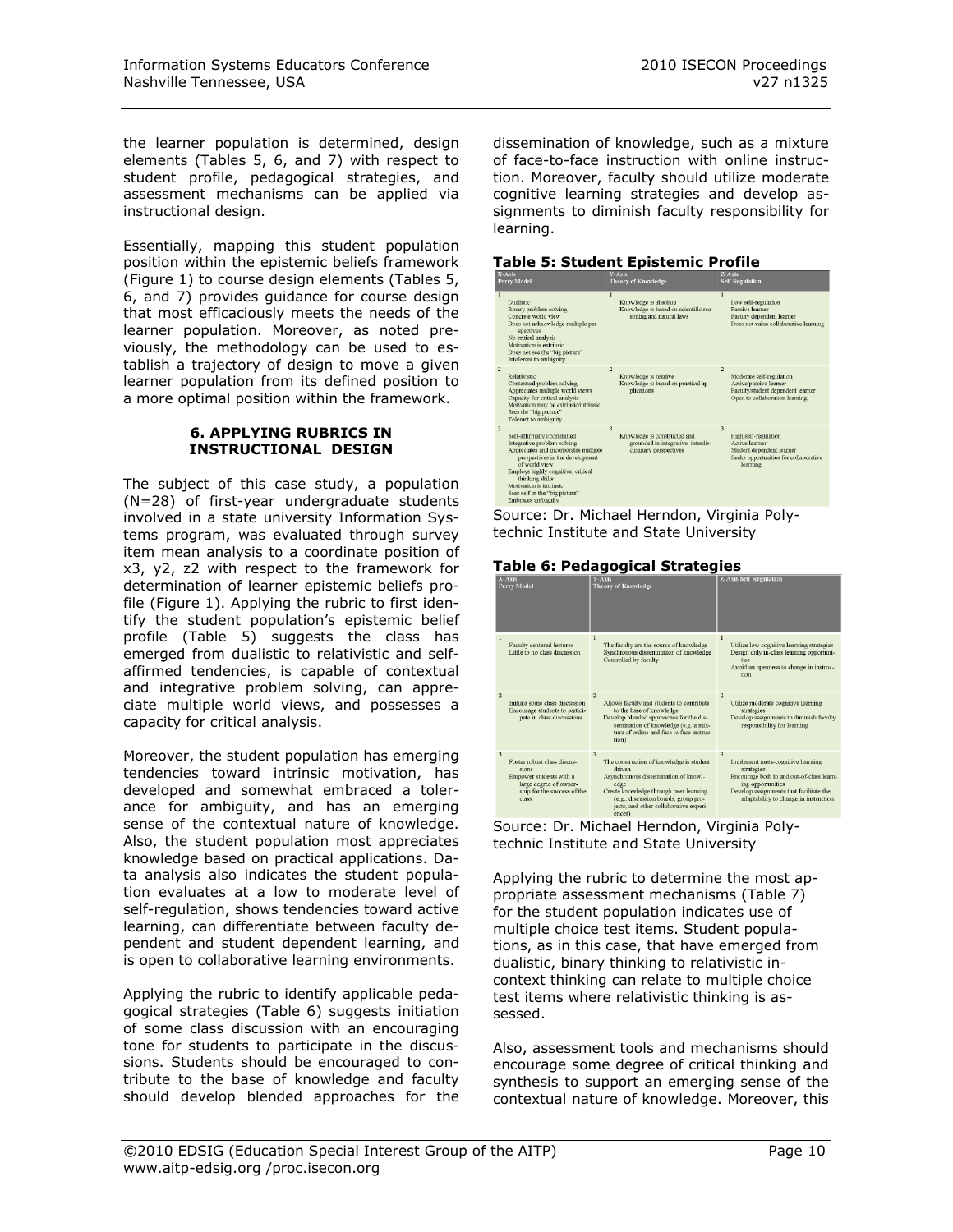student population should take some responsibility for gauging individual progress through assessment mechanisms such as portfolio assessment, reflection and self-assessment, and comparative evaluations to one"s peers.

#### **Table 7: Assessment Mechanisms**

| .<br><b>Perry Model</b>                                                                                           | <b>Theory of Knowledge</b>                                                                                          | <b>Self Regulation</b>                                                                                                                                                                                                                                                                                                                                         |
|-------------------------------------------------------------------------------------------------------------------|---------------------------------------------------------------------------------------------------------------------|----------------------------------------------------------------------------------------------------------------------------------------------------------------------------------------------------------------------------------------------------------------------------------------------------------------------------------------------------------------|
| $\mathbf{I}$<br>True/False Test Items                                                                             | Assessment tools elicit rote<br>responses from student                                                              | $\mathbf{1}$<br>Student bears no responsibility for assessing individ-<br>ual progress                                                                                                                                                                                                                                                                         |
| $\overline{c}$<br>Multiple Choice Test Items                                                                      | $\overline{c}$<br>Assessment tools may encour-<br>age some degree of criti-<br>cal thinking and synthesis           | $\overline{2}$<br>Student takes some responsibility in gauging individ-<br>ual progress                                                                                                                                                                                                                                                                        |
| 3<br>Group case study research<br>Utilizes peer reviewed exer-<br>cises<br>Makes use of simulation exer-<br>cises | $\overline{\mathbf{3}}$<br>Assessment tools allow for<br>the building of new<br>knowledge created by the<br>student | $\overline{\mathbf{3}}$<br>Active Learner<br>Employs reflective writing assignments (e.g., e-<br>portfolio, self authorship, and independent study)<br>Student takes an active role in assessing individual<br>progress, has a realistic appraisal of intellectual<br>abilities and makes room for improvement by<br>participating in co-curricular activities |

Source: Dr. Michael Herndon, Virginia Polytechnic Institute and State University

#### **7. FINDINGS AND RECOMMENDATIONS**

This baseline study establishes a priori knowledge regarding the level of epistemic belief among a cross-sample of undergraduate Information Systems students. As seen in Figure 4, the student population demonstrates a moderate level of epistemic beliefs with respect to perceptions of knowledge and knowing (Q1-Q13), simple to moderate levels of epistemic beliefs with respect to self-regulation (Q14-Q32), and (increasing) moderate levels of epistemic beliefs with respect to self-efficacy (Q33-Q45).

Additional research is needed to establish longitudinal views of Information Systems students by year in school with subsequent assessment data collected to establish pre and post programmatic results as an indicator of improved levels of epistemic belief. In this case study, the student population demonstrates tendencies toward a trajectory to increased levels of epistemic beliefs.

Other general findings in support of conclusions include the need to alter and support learning environments, strategically align pedagogical strategies, and employ more appropriate assessment mechanisms in response to the Information System student population"s current levels of epistemic belief. For example, learners in a collaborative problem solving environment receive feedback and comments from peers, and from the teacher on the steps of planning, implementing, and executing problem solving processes rather than only receiving feedback from the teacher on their performance. Therefore, peer pressure, as a motivating factor, may lead students to perform higher level cognitive functions. In addition, social constructivism (Pajares, 2002) suggests that the exchange of critical feedback among peers as well as from the instructor can encourage students to modify their work.



**Figure 4:** Item data graphed to illustrate levels of epistemic belief

This study promoted the Scholarship of Teaching and Learning (SoTL) and extended the state of knowledge in Human Performance Technology by contributing to and exemplifying accepted learning theories and models. Students" perceptions of various aspects of teaching and learning in a course play an important role in their engagement and performance (Schommer, 1993). Ravert and Evans (2007) showed that expecting students at earlier stages of development to learn from courses based on principles of negotiation, shared construction, and peer-to-peer learning could be problematic. Therefore, if tools employed in teaching and learning or instructional design run contrary to students' epistemic beliefs, the result could be student frustration and distress. As a result, the instructional design and pedagogical strategy should address these issues during the course design phase.

In this report a study examining student epistemic beliefs was presented. The researchers offer the following suggestions for further dis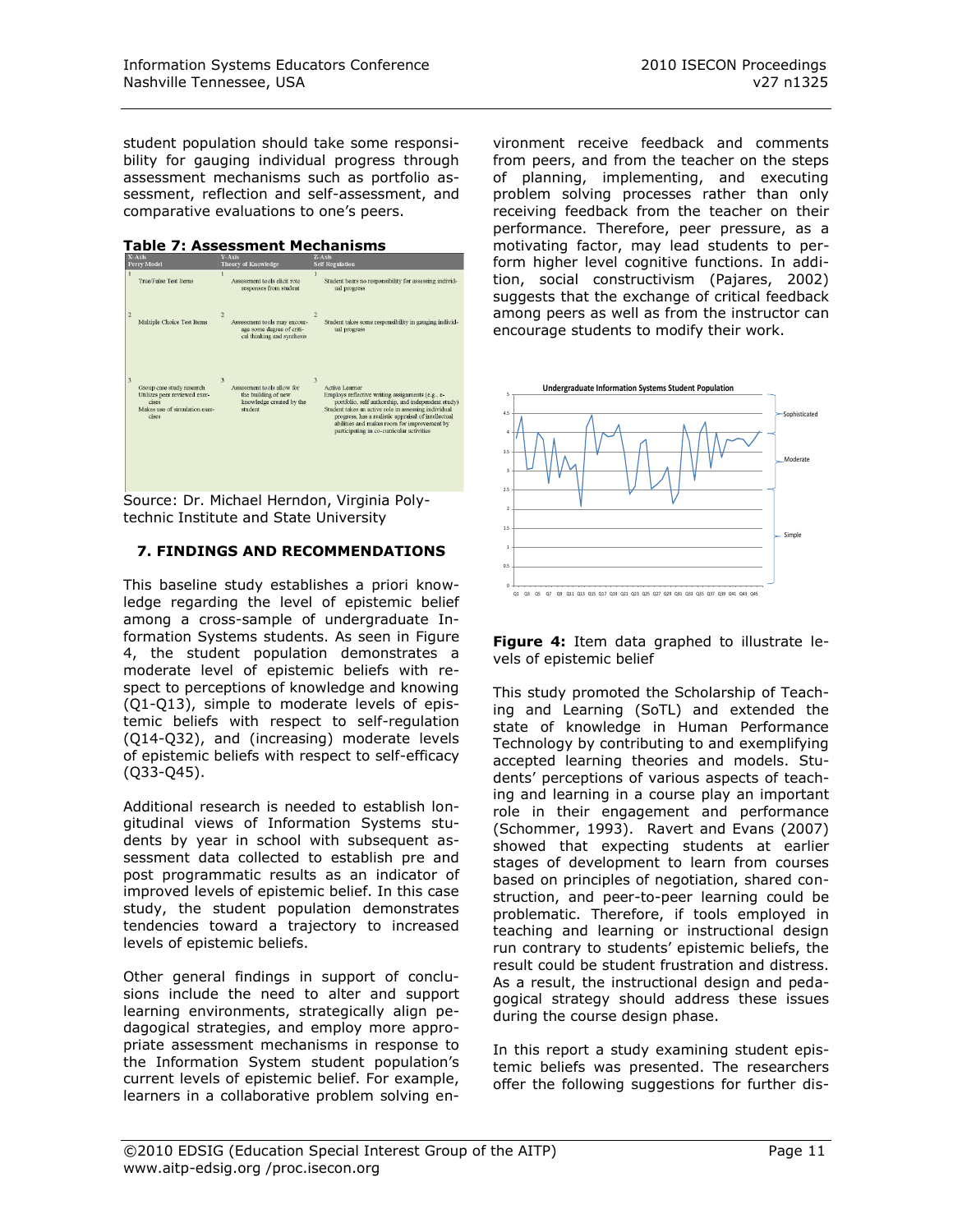covery to faculty, instructional designers, and administrators who develop curricula for undergraduate Information Systems students entering college with undetermined levels of epistemic belief:

- i. The authors suggest that faculty consider the use of epistemic belief data when developing course syllabi. Instructors should determine if the course design is structured in such a way to challenge and positively alter students" epistemic beliefs or only reinforce current epistemic beliefs.
- ii. Epistemic beliefs among students were discussed in this research; however, examining the influence of faculty members" epistemic beliefs on students" epistemic beliefs is fertile ground for future research endeavors. Little to no scholarship has been devoted to this line of inquiry.
- iii. This case study involved students in undergraduate Information Systems studies. The quantitative findings of this research may be generalized to students in multiple disciplines and year of study, as they relate to epistemic beliefs. Follow up study is needed to apply this methodology to broader boundaries.
- iv. Faculty should apply the rubrics for student epistemic profile, pedagogy, and assessment in support of instructional design for Information Systems courses.
- v. Research should further compare and study epistemic beliefs across disciplinary boundaries. The results will inform new efforts and planning phases in instructional design and curricula quality improvement initiatives.
- vi. While the authors used one proven instrument to assess the epistemic beliefs in this case study, multiple tools exist. Course developers should choose an instrument that is most appropriate for their population and then apply the findings as was done in this case study.

vii. Finally, the authors suggest that the study of epistemic belief should occur in a longitudinal fashion. Institutions can gauge students' epistemic beliefs at the beginning of their first year and periodically assess shifts and trends among students throughout the undergraduate experience. This process can allow faculty members to fine tune course design, academic activities and assignments, and course assessments, promoting growth in academic performance among their students.

# **8. REFERENCES**

- Bandura, A. (1984). Recycling misconceptions of perceived self-efficacy. *Cognitive Therapy and Research,* 8, pp. 231- 255
- Bandura, A. (1986). *Social foundations of thought and action: A social cognitive theory.* Englewood Cliffs, NJ: Prentice Hall
- Bloom, B., Engelhart, M., Furst, E., Hill, W., & Krathwohl, D. (1956). *Taxonomy of educational objectives. Handbook 1: Cognitive domain*. New York: McKay.
- Buehl, M., Alexander, P., & Murphy, P. (2002). Beliefs about schooled knowledge: Domain specific or domain general? *Contemporary Educational Psychology*, 27, pp. 415-449.
- Clark, R. C., & Mayer, R. E. (2003). *Elearning and the science of instruction.*  San Francisco: Jossey-Bass.
- Conn, S., Hall, S., & Herndon, M. (2010), Student epistemic beliefs as a catalyst for online course design: a case study for research-based eLearning, In "Cases on building quality distance delivery program: Strategies and experiences' -Huffman, S., Albritton, S., and Wilmes, B. (editors). Hershey, PA: IGI Global.
- Creswell, J. & Clark, V. (2007). *Designing and conducting mixed methods research*. Thousand Oaks, CA: Sage Publications.
- Hammer, D.H., & Elby A. (2002). On the form of personal epistemology. In B.K. Hofer & P.R. Pintrich (Eds.) *Personal epistemology: The psychology of beliefs about knowledge and knowing,* pp. 169 – 190. Mawah, NJ: Lawrence Erlbaum Associates.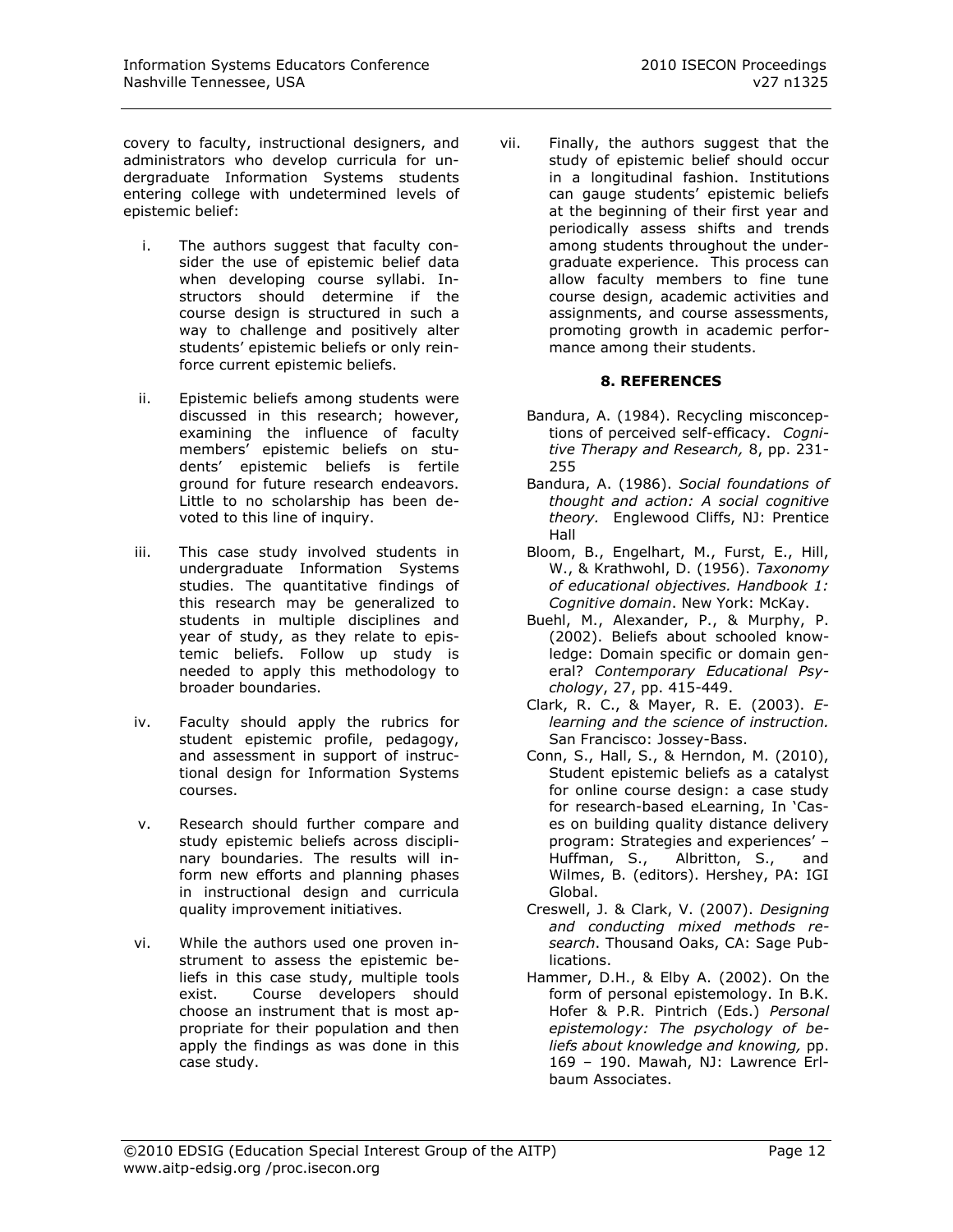- Hannafin, M.J., & Hill, J.R., (2007). Epistemology and the design of learning environments. In R.A. Reiser & J.V. Dempsey *Trends and Issues in Instructional Design and Technology 2*nd ed., Pearson: Upper Saddle River, NJ.
- Hofer, B.K. (2000). Dimensionality and disciplinary differences in personal epistemology, *Contemporary Educational Psychology*, 25, pp. 378-405.
- Hofer, B. K., & Pintrich, P. R. (1997). "The development of epistemological theories: beliefs about knowledge and knowing and their relation to learning," *Review of Educational Research,* 67 (1), pp. 88-140.
- Hofer, B. K., & Pintrich, P. R. (2002). *Personal Epistemology: The psychology of beliefs about knowledge and knowing*, Mahwah, New Jersey: Erlbaum Associates.
- King, P.M., & Kitchner, K.S. (1994). *Developing reflective judgment: Understanding and promoting intellectual growth and critical thinking in adolescents and adults.* San Francisco: Jossey-Bass.
- Knight, L.V., & Mattick, K. (2006). "When I first came here, I thought medicine was black and white: making sense of medical students' ways of knowing," *Social Science & Medicine.* (63), pp. 1084-1096.
- Kuhn, D. (1993). Science as argument: Implications for teaching and learning scientific thinking. *Science Education,*  77 (3), pp. 319-337.
- Marra, R. M., Palmer, B., & Litzinger, T.A. (2000). "The effects of a first-year engineering design course on student intellectual development as measured by the Perry Scheme," *Journal of Engineering Education,* 89 (1) pp. 39-46.
- Marra, R.M., & Palmer, B. (2004). Encouraging intellectual growth: Senior college student profiles, *Journal of Adult Development,* 11 (2), pp. 111-122.
- Mayer, R. E. (2002). Cognitive theory and the design of multimedia instruction: An example of the two-way street between cognition and instruction. *New Direction for Teaching and Learning,*  89, pp. 55-71.
- Muis, K. R. (2007). The role of epistemic beliefs in self-regulated learning, *Educational Psychologist,* 42 (3), pp. 173- 190.
- Muis, K., Bendixen, L. & Haerle, F. (2006). Domain-generality and domainspecificity in personal epistemological research: Philosophical and empirical reflections in the development of a theoretical framework. *Educational Psychology Review*, 18, pp. 3-54.
- Pajares, F. (2002). *Overview of social cognitive theory and of self-efficacy*. [Online]. Retrieved September 13, 2009 from http://www.des.emory.edu/mfp/eff.ht ml.
- Pajares, F., & Miller, M. D. (1994). "Role of self-efficacy and self-concept beliefs in mathematical problem solving: a path analysis," *Journal of educational psychology*, 86 (2), pp. 193-203.
- Pajares, F., & Kranzler, J. (1995). "Role of self-efficacy and general mental ability in mathematical problem-solving: A path analysis," ED387342, Paper presented at AERA San Francisco, CA., April 18-22.
- Perry, W. G. (1970). *Intellectual and ethical development in the college years: A scheme.* New York: Holt, Rinehart & Wilson.
- Perry, W. G. (1981). "Cognitive and ethical growth: The making of meaning. In A. Chickering," (Ed.), *The modern American college,* pp. 76-116. San Francisco: Jossey-Bass.
- Piaget, J. (1950). *Introduction a l'epistemologie genetique*. Paris: Presses University de France.
- Pintrich, P. R., & Schunk, D. H. (2002). *Motivation in education: Theory, research, and applications* (2nd ed.), Prentice Hall Englewood Cliffs, NJ.
- Ravert, R. D., & Evans, M. A. (2007). College student preferences for absolute knowledge and perspective in instruction: implications for traditional and online learning environments, *The Quarterly Review of Distance Education,* 8 (4), pp. 321-328.
- Report to Congress: Improved data on program costs and guidelines on quality assessments needed to inform federal policy (2004). Retrieved October 15, 2009 from http://www.gao.gov/new/items/d0427 9.pdf.
- Ryan, M.P. (1984a). Conceptions of prose coherence: Individual differences in epistemological standards. *Journal of*